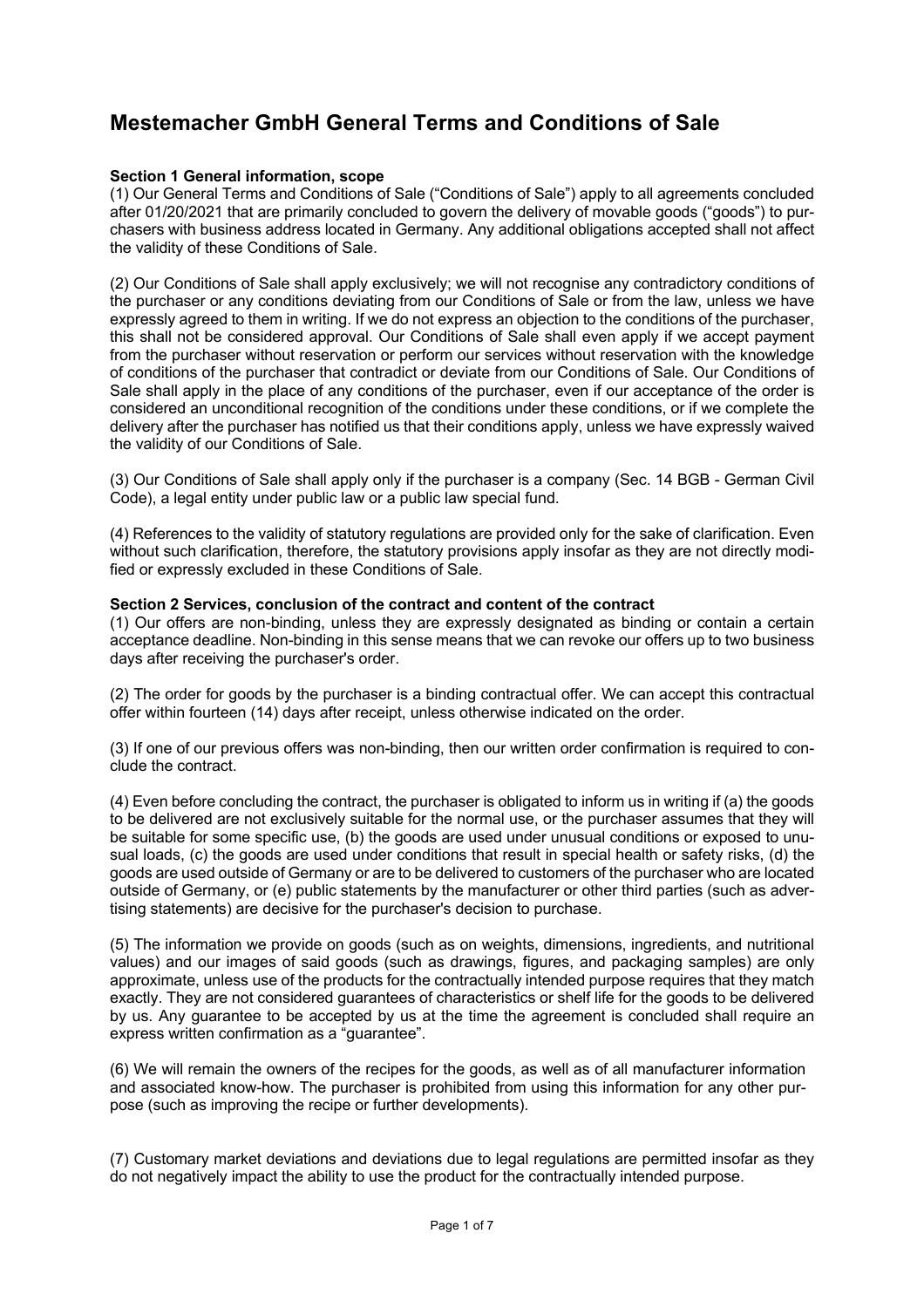(8) With the exception of acceptance of goods according to Sec. 433 para. 2 BGB, no acceptance of the goods is agreed.

(9) We do not accept any purchasing risk in the sense of Sec. 276 BGB by concluding this agreement, even if we are obligated to deliver goods of a certain class. Furthermore, we accept no guarantee for the goods. In particular, we do not guarantee any minimum shelf life nor provide any shelf life guarantee.

(10) All agreements concluded between us and the purchaser for the purpose of carrying out this agreement at the time it was concluded are recorded in writing in the contract and these Conditions of Sale.

(11) We reserve all rights of ownership and copyright to samples, images, drawings, calculations, and other documents which we provide or disclose to the purchaser. This also applies to written documents that are designated as "confidential". The purchaser requires our express written approval before disclosing these to third parties.

**Section 3 Delivery, delivery term, withdrawal in case of default, claims for damages due to default** (1) Unless a different delivery method is agreed, delivery shall be completed EXW Incoterms® 2020 to the delivery address indicated in our document concluding the contract (this is generally our order confirmation, and this is our offer in the case of binding offers) or, if there is no delivery address indicated in our document concluding the contract, then EXW Am Anger 16, 33332 Gütersloh Incoterms® 2020.

(2) Risk shall be transferred at the time of delivery. If the delivery is delayed because we take advantage of our right of retention due to full or partial default of payment on the part of the purchaser, or for any other reason for which the purchaser is responsible, then risk shall be transferred to the purchaser at the latest from the date on which they receive notification that goods are ready for shipment and/or we are ready to complete our services.

(3) All technical questions must be clarified before the delivery term we have indicated can begin. Furthermore, all obligations of the purchaser must be completed properly and in a timely fashion for us to be able to comply with our delivery obligation. We reserve the right to object because the contract is not fulfilled.

(4) Agreed delivery terms shall not be considered the basis of any fixed date of delivery.

(5) We are entitled to complete partial deliveries and services within the agreed delivery terms or by the agreed delivery deadline, if this is reasonable for the purchaser.

(6) If the purchaser requests further changes to the goods after concluding the contract, and if we agree to these changes – although we are not obligated to do so – then the delivery term will be extended. Depending on the order situation, the extension period may be longer than would be necessary simply to implement the change requests.

(7) If we are not able to comply with binding delivery terms or delivery deadlines for reasons for which we are not responsible (service not available), then we are entitled to delay the service by the duration of the interference, and we will inform the purchaser of this promptly and at the same time inform them of the new, projected delivery term or delivery deadline. If the service is still not available within the new delivery term or by the new delivery deadline for reasons for which we are not responsible, then we are entitled to withdraw from the agreement in whole or in part; we will promptly reimburse any return service provided by the purchaser. Non-availability of services in this sense shall include, in particular, situations in which we do not receive deliveries promptly from our suppliers for reasons for which we are not responsible, despite proper congruent coverage (e.g., despite having contractual agreements with our suppliers capable of fulfilling the purchaser's claims in the required quantity, quality, and delivery term). Non-availability of services in this sense shall also include force majeure of a significant length (e.g., with a length of over fourteen (14) calendar days). Strikes, lockouts, official measures, scarcity of energy or raw materials for which we are not responsible, transport bottlenecks or blockages for which we are not responsible, operational interruptions for which we are not responsible (such as due to fire, water, or machine damage) and all other negative impacts that have not been caused by us, based on an objective consideration, are equivalent to force majeure. This Sec. 3 para. 7 of these Conditions of Sale shall not apply if we have accepted a purchasing risk in the sense of Sec. 276 BGB.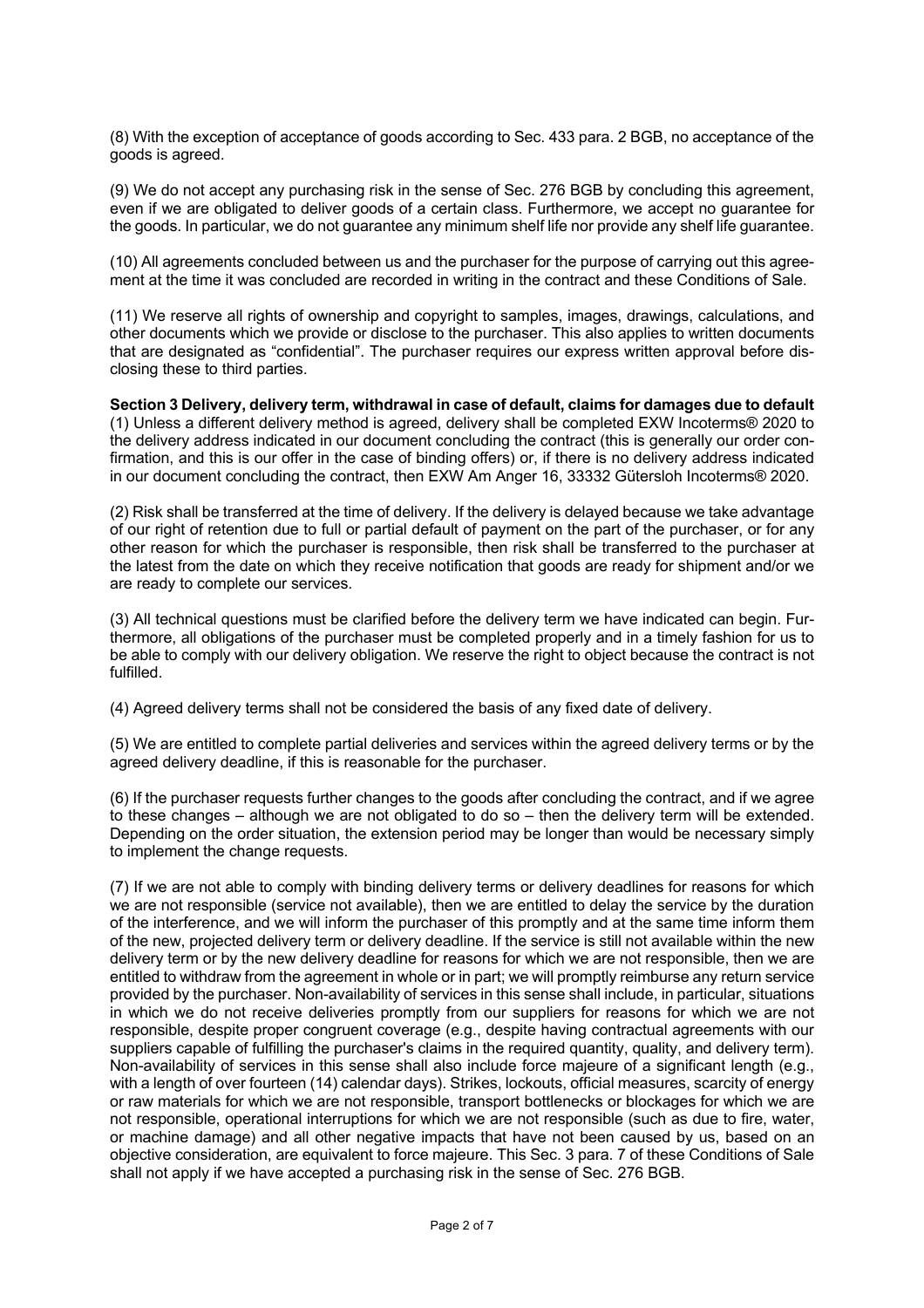(8) If the purchaser falls into default of acceptance, or if the purchaser culpably violates other duties of collaboration, we are entitled to request reimbursement of damages incurred, including any additional expenditures. We reserve the right to assert further claims.

(9) The purchaser is only entitled to withdraw from the agreement due to late delivery and/or failure to complete the delivery if we are in default with fulfilling our primary obligations, or if we have significantly violated legitimate obligations under the agreement in some other manner, and if we are responsible for the breach of duty or default. Even if the performance period is set as a specific date range, a written request to us to complete our services within a reasonable time is always required before we will be considered in default, without waiving any other statutory regulations. Otherwise, the statutory regulations apply to falling into default.

(10) If we are in default of performance under the law and in consideration of the regulations concluded in these Conditions of Sale, and if the purchaser has claims for damages against us due to default, then in case of default of delivery our liability for each complete week of default is limited to 0.5% of the net price agreed with the purchaser for goods that are not delivered or that are delivered late, and a maximum of 5% of the net price agreed with the purchaser for goods that are not delivered or that are delivered late. Claims shall remain unaffected (a) due to intentional contractual violations, (b) due to intentional or grossly negligent contractual violations, (c) due to acceptance of a purchasing risk in the sense of Sec. 276 BGB, (d) due to injuries to life, body, and health, and (e) in the case of liability under the Product Liability Act.

(11) If we bear the risk of transportation, in deviation from Sec. 3 para. 1 of these Con, then the purchaser is obligated to notify the freight forwarder of externally visible losses or damage to the freight at the latest upon delivery by the forwarder, and to sufficiently describe the loss or damage. If the loss or damage is not externally visible, then the freight forwarder must be notified of the loss or damage at the latest within seven (7) days after delivery, with a sufficient description of the loss or damage. This notification must be made in text form. Regardless of the regulations of Sec. 5 para. (4) to para. (6) of these Conditions of Sale, the purchaser is obligated to promptly submit a copy of this notification to us.

## **Section 4 Prices, payment conditions, and default of payment**

(1) Unless otherwise indicated on our document concluding the contract (this is generally our order confirmation, or our offer for binding offers), then our prices shall apply EXW Incoterms® 2020, including packaging.

(2) The purchaser is obligated to pay the full purchase price without discounts by the deadline indicated in our document concluding the contract (this is generally our order confirmation, or our offer for binding offers) or, if no such deadline is indicated, when the invoice is issued to the account indicated by us, free of charge or fees. Receipt of payment in our account is decisive for determining whether the payment was submitted promptly. The agreed price compensates the services which we are obligated to provide. The statutory VAT is listed separately, and must also be paid by the purchaser.

(3) The statutory regulations apply to default of payment. The purchase price is subject to interest during the contract at the applicable statutory interest rate. We reserve the right to assert further default damages. Our claim to the commercial interest on maturity in accordance with Sec. 353 HGB against merchants shall remain unaffected.

(4) The purchaser is only entitled to rights of retention and offsetting if their counter-claims have been established in a court of law, are not disputed by us, or are based on the same contractual relationship.

(5) If the purchaser does not pay invoices which are due, misses any payment deadlines granted, or if its financial circumstances worsen after the contract is concluded, or if we receive information that put the purchaser's credit-worthiness or ability to pay into question, then we are entitled (a) to make the purchaser's remaining debt due for payment and to request advance payment or payment of a security, as a modification to the agreements concluded, (b) to request immediate payment for all of our claims based on the same legal relationship after the delivery is completed, and (c) to lodge an objection due to uncertainty in accordance with Sec. 321 BGB.

## **Section 5 Purchaser's rights in case of defects**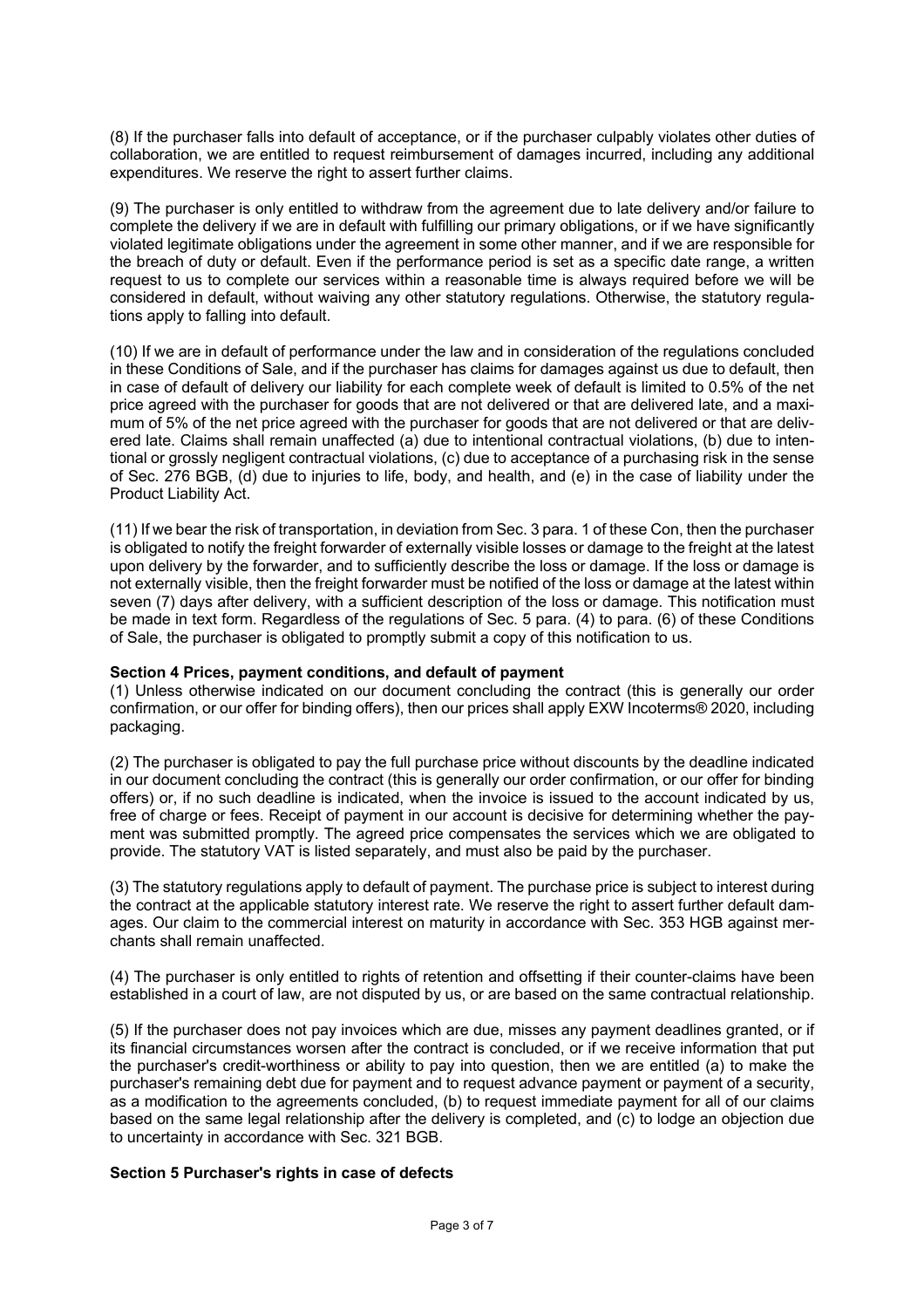(1) The statutory regulations apply to the purchaser's rights in case of material defects or defects of title (including incorrect or reduced deliveries), unless otherwise agreed in the following. The statutory regulations shall remain unaffected in all cases – even if not specifically listed in the following –

- if the unprocessed goods are sold at the end of the supply chain to a consumer, even if the consumer has processed them further (supplier recourse according to Sec. 478 BGB); however, the regulations of Sec. 478 BGB shall not apply if the defective goods were processed by the purchaser or another company, for instance by installing them in another product.
- in accordance with Sec. 439 para. 2 and para. 3 BGB (reimbursement of expenses for supplementary fulfilment), if the goods sold by us are newly manufactured, unless the claim has expired under these Conditions of Sale.
- in accordance with Sec. 445a BGB (recourse by the purchaser against us if it is responsible for bearing expenses in relation to its customers for supplementary fulfilment in accordance with Sec. 439 para. 2 and/or para. 3 BGB and/or Sec. 475 para. 4 and/or para. 6 BGB), unless the claim has expired under these Conditions of Sale.

(2) Goods are considered materially defective if they deviate notably at the time that risk is transferred from the specifications indicated in our document concluding the contract (this is generally our order confirmation, or our offer for binding offers). The specifications indicated in our document concluding the contract are exhaustive. Goods are considered materially defective if they deviate from the characteristics that are considered customary in Germany, in the case that there are no specifications in our document concluding the contract. Public statements by the manufacturer or other third parties (such as advertising statements) which the purchaser has informed us are not decisive for their purchasing decision shall not be used as grounds for justifying material defects.

(3) Goods are only considered to have a defect of title if they are not free from rights enforceable in Germany at the time risk is transferred. However, if goods are not free from rights enforceable in Germany at the time risk is transferred, and if this is based on instructions from the purchaser, then in deviation from Sec. 5 para. 3 clause 1 of these Conditions of Sale, there is no material defect.

(4) Defect claims by the purchaser require that the purchaser has fulfilled their complaint obligations properly under Sections 377, 381 HGB, in consideration of the regulations in these Conditions of Sale.

(5) The purchaser is obligated to report obvious material defects to us promptly, and at the latest within seven (7) calendar days after goods are delivered. The purchaser is furthermore obligated to promptly investigate the goods after delivery. The purchaser must inform us in writing and promptly of material defects visible during a proper inspection, after it has found the material defects or should have been able to find them. Complaints regarding hidden material defects must be submitted promptly after they are discovered. By way of clarification, an examination is not required for a complaint.

(6) The notification must be sent directly to us in writing. It must be formulated such that we can initiate corrective measures without further inquiries to the purchaser, and can secure recourse claims against our own preliminary suppliers. Furthermore, the complaint must fulfil the statutory regulations. Our employees are not entitled to receive defect notifications or provide warranty declarations outside of our business premises.

(7) The purchaser is requested to initially submit only the external packaging for controlling when asserting warranty claims due to material defects.

(8) If we have been notified promptly of a material defect in the goods, then we are obligated to provide supplementary performance in the form of correcting the defect or delivering a new product which is free from defects, at our discretion. Our right to reject supplementary fulfilment under the statutory conditions shall remain unaffected. Supplementary performance can be completed at our headquarters or the place where the goods are in use, at our discretion. We will not be responsible for any expenses incurred because goods have been moved to a location besides the purchaser's place of business, unless the purchaser has notified us in writing in their order before concluding the contract that goods will be brought to a location other than their place of business, and we have expressly agreed to this. If we send a replacement delivery, the purchaser must return the defective goods to us in accordance with statutory regulations. We are entitled to make the supplementary fulfilment we owe dependent on the requirement that the purchaser must pay the full purchase price due. The purchaser is, however, entitled to withhold a reasonable portion of the purchase price with respect to the defect.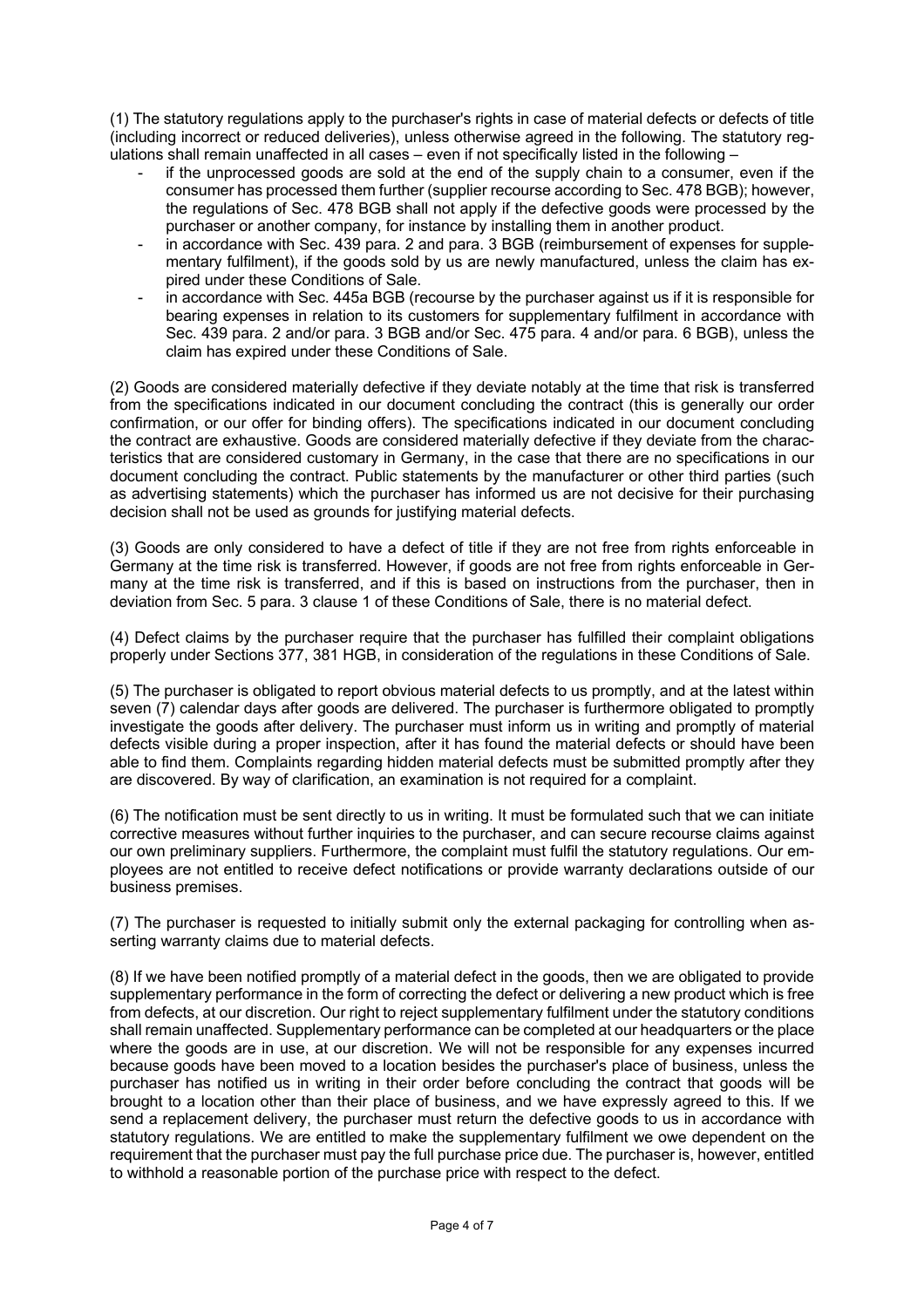(9) If the goods sold by us are newly manufactured, then – without waiving the statutory regulations or the regulations of these Conditions of Sale, in particular without waiving the objection of unreasonableness in accordance with Sec. 439 para. 4 BGB – we are obligated as part of supplementary fulfilment to reimburse expenses required to remove the defective product and install or attach the repaired or newly delivered defect-free product, in accordance with its type and purpose, if it is installed in another item or attached to another item.

(10) If supplementary performance fails, the purchaser is entitled to request to withdraw from the agreement or reduce compensation in accordance with the law, after setting a grace period and threatening to refuse to accept performance. Based on the specific defect involved, a repair shall be considered failed after the third failed attempt, unless otherwise indicated by the specific type of defect or the other circumstances.

(11) If the purchaser has suffered damages or wasted expenses due to a defect in goods delivered by us, then the regulations of Sec. 6 of these Conditions of Sale shall also apply.

(12) With the exception of the cases regulated in Sec. 5 para. 13 of these Conditions of Sale, any claims by the supplier due to the delivery of defective goods shall expire one (1) year after the start of the statutory limitation period. The expiry suspension of Sec. 445b para. 2 BGB (limitation of recourse claims in the supply chain) shall always remain unaffected.

(13) In deviation from Sec. 5 para. 12 of these Conditions of Sale, the statutory warranty terms apply

- for claims in accordance with Sec. 438 para. 1 no. 1 BGB (claims if the defect affects a material right of a third party based on which the provision of the purchased item can be requested, or another right entered into the land register);
- if the goods are newly manufactured, and are a structure and/or object that has been used as a structure according to its customary intended purpose, and this has resulted in the defect;
- if the purchaser's claims are based on an intentional and/or grossly negligent violation of the contract;
- if a defect is intentionally concealed;
- if a warranty is accepted for the characteristics of the goods;
- if the purchasing risk is accepted in the sense of Sec. 276 BGB;
- for claims resulting from injuries to life, body, and/or health;
- for claims under the Product Liability Act;
- for claims falling within the scope of Sec. 478 BGB (special provisions for company recourse in the case of goods sold to consumers).

The above regulations do not result in a reversal of the burden of proof.

(14) A replacement delivery or repair shall not restart the limitation periods.

(15) Regardless of further statutory regulations, the suspension of the statute of limitations shall end even if the suspending negotiations in the matter are not continued beyond four (4) weeks. In all cases, the suspension of the statute of limitations for claims of the purchaser shall require our express written confirmation.

### **Section 6 Liability for damages and expenses**

(1) Our liability for damages and expenses is based on the following specifications, in addition to the above regulations of Sec. 5 of these Conditions of Sale. Conditional on limitation in accordance with Sec. 5 para. 13, in conjunction with Sec. 5 para. 12 of these Conditions of Sale, the statutory regulations shall remain unaffected in all cases, even if this is not expressly indicated.

- in accordance with Sec. 445a BGB (recourse by the purchaser against us if it is responsible for bearing expenses in relation to its customers for supplementary fulfilment in accordance with Sec. 439 para. 2 and/or para. 3 BGB and/or Sec. 475 para. 4 and/or para. 6 BGB),

- in accordance with Sec. 478 BGB (special provisions for company recourse in the case of goods sold to consumers), unless the defective goods were processed further by the purchaser or another company; and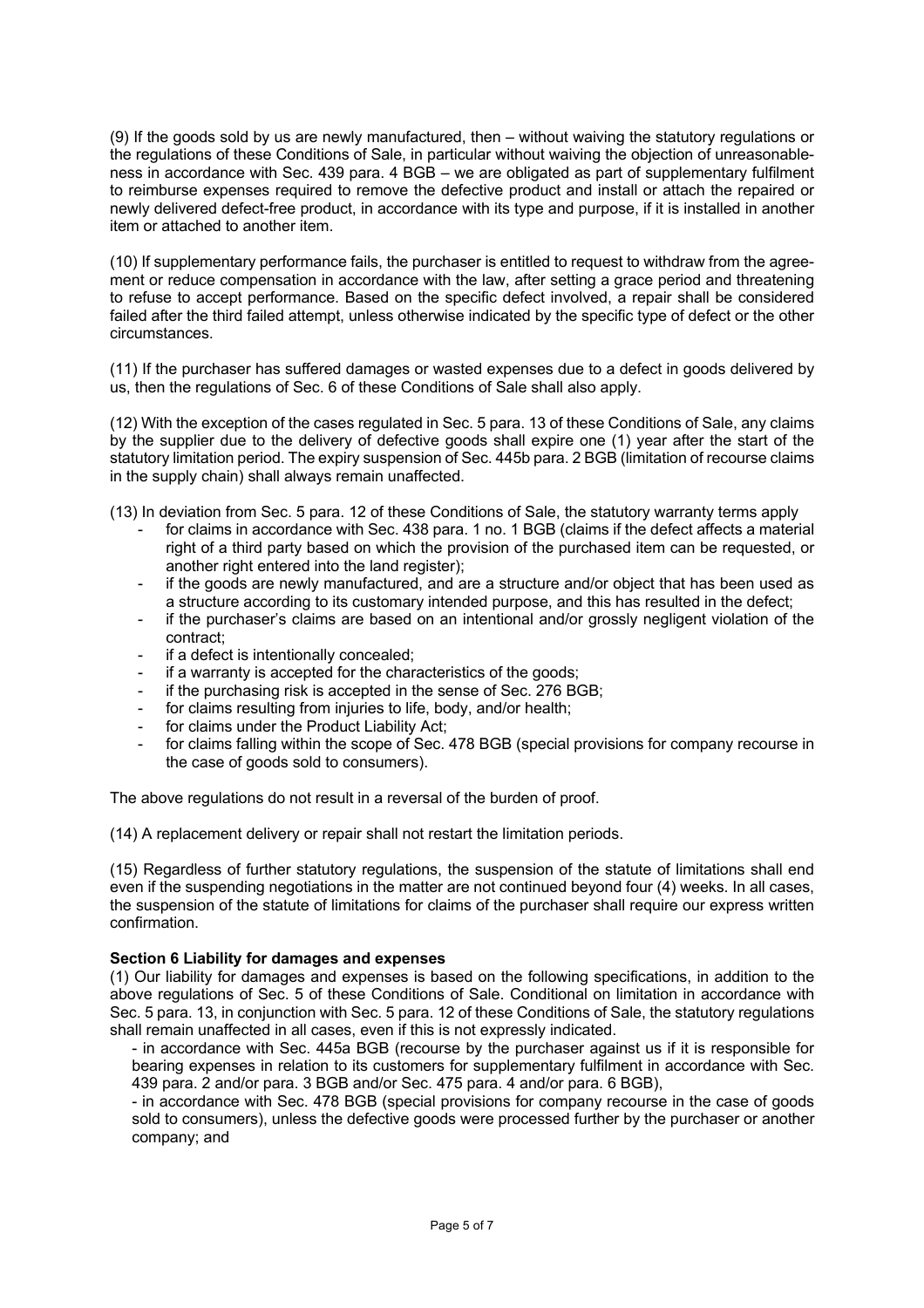- our obligation to bear the expenses necessary for the purpose of supplementary performance in accordance with Sec. 439 para. 2 and/or para. 3 BGB, if the goods we have sold are newly manufactured, whereby such a claim requires that the supplementary fulfilment claim under Sec. 439 para. 1 BGB has not yet expired pursuant to these Conditions of Sale.

(2) Our liability for damages or wasted expenses of the purchaser shall apply only if the damages or wasted expenses

a) were the result of a culpable violation of an obligation, the fulfilment of which makes it possible to properly carry out the agreement, and which the purchaser should regularly be able to expect will be fulfilled (significant contractual obligation), or

b) were caused by a grossly negligent or intentional breach of duty.

(3) If we are liable in accordance with Sec. 6 para. 2 a) of these Conditions of Sale for violation of a significant contractual obligation, then our liability for damages shall be limited to the typical damages foreseeable at the time the contract was concluded. Sec. 3 para. 10 of these Conditions of Sale applies to default damages.

(4) The liability restrictions set forth above in Sec. 6 para. 2 and para. 3 of these Conditions of Sale shall not apply to liability (a) under the Product Liability Act, (b) due to acceptance of a guarantee for the characteristics of the goods, (c) due to acceptance of a purchasing risk in the sense of Sec. 276 BGB, (d) due to intentional concealment of a defect, (e) for damages resulting from culpable injuries to life, body, or health, or (f) for damages resulting from a grossly negligent or intentional breach of duty.

(5) The purchaser's obligation to reduce damages in accordance with Sec. 254 BGB shall remain unaffected. Any agreement between the purchaser and its customers that increases the statutory liability of the purchaser to its detriment will be considered a violation of this obligation to reduce damages and – if the statutory liability of the purchaser is increased to its detriment – will exclude any claims for reimbursement against us.

(6) We are obligated to pay claims for damages to the purchaser due to the violation of contractual and/or pre-contractual obligations exclusively in accordance with the provisions of these Conditions of Sale. Any recourse to competing bases for the claim, such as culpability at the time the contract was concluded in accordance with Sec. 311 para. 3 BGB, positive contractual violation according to Sec. 280 BGB, or due to tortious claims in Sec. 823 BGB shall be excluded. If liability for damages against us is excluded or limited, then this shall also apply likewise to the personal liability of our committees, employees, purchasers, representatives, or agents.

(7) The above provisions in Sec. 6 of these Conditions of Sale apply conditional on

- Sec. 445a BGB (recourse by the purchaser against us if it is responsible for bearing expenses in relation to its customers for supplementary fulfilment in accordance with Sec. 439 para. 2 and/or para. 3 BGB and/or Sec. 475 para. 4 and/or para. 6 BGB),

- Sec. 478 BGB (special provisions for company recourse in the case of goods sold to consumers); and conditional on

- the expenses to be borne by us for the purpose of supplementary fulfilment in accordance with Sec. 439 para. 2 and/or para. 3, insofar as the goods sold by us are newly manufactured.

as well as for purchaser claims for expense reimbursement.

### **Section 7 Retention of ownership**

(1) Until all of our current and future claims resulting from the agreement are paid (secured claims), we reserve ownership to the goods sold. If the purchaser has not paid in advance or except in cases of a cash purchase in the sense of Sec. 142 of the Insolvency Regulation (InsO), we reserve ownership to the sold goods even for all current and future claims (secured claims) resulting from the ongoing business relationship.

(2) Goods subject to the retention of ownership may not be pledged to third parties or provided as a security until all of the secured claims have been paid. The purchaser must inform us promptly and in writing if a motion is made to open insolvency proceedings, or in case of any other third party access to goods belonging to us.